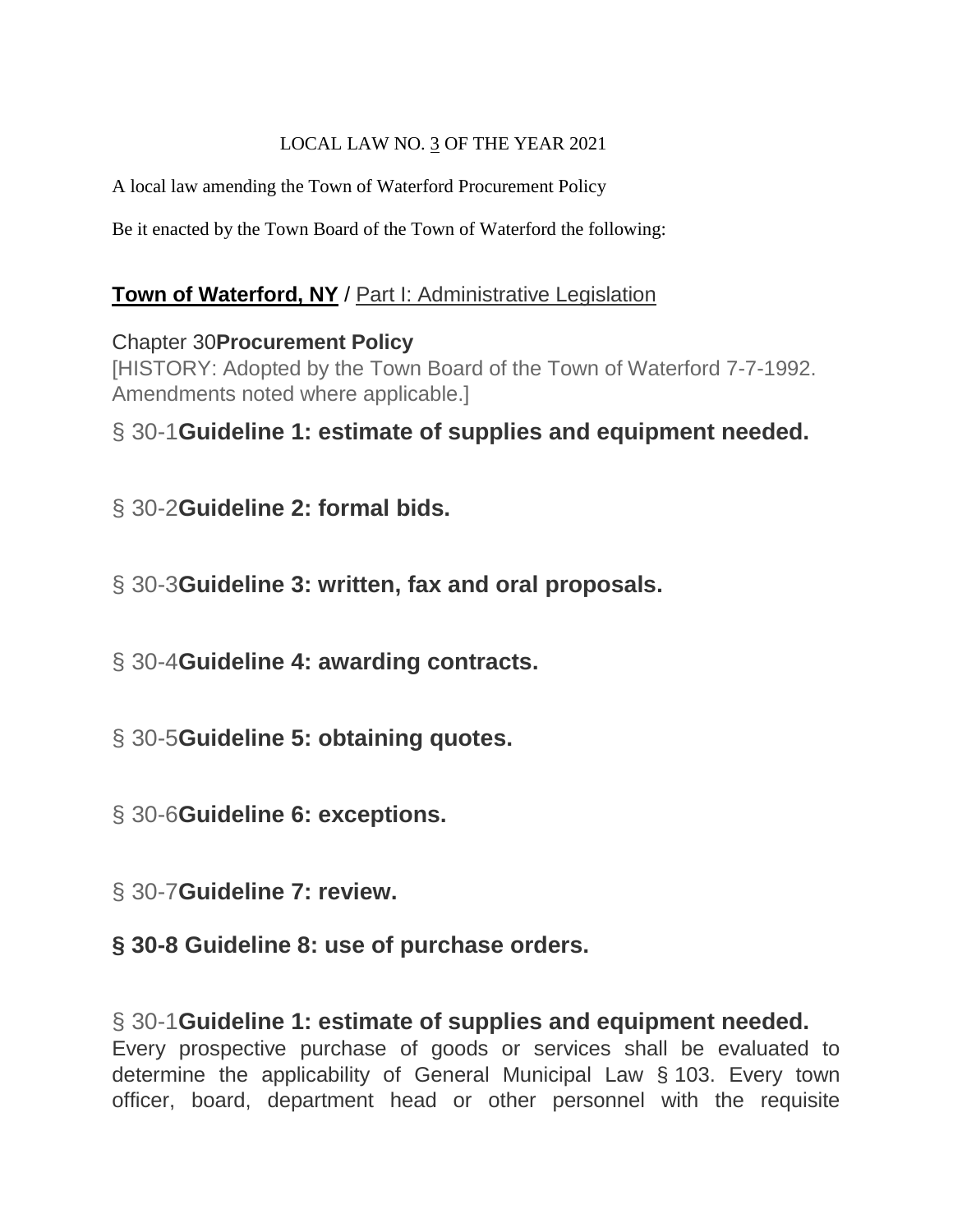purchasing authority (hereinafter "purchaser") shall estimate the cumulative amount of the items of supply or equipment needed in a given fiscal year. That estimate shall include the canvass of other town departments and past history to determine the likely yearly value of the commodity to be acquired. The information gathered and conclusions reached shall be documented and kept with the file or other documents supporting the purchase activity.

# § 30-2**[Guideline 2: formal bids.](https://ecode360.com/13677656#13677658)**

All purchases of supplies or equipment which will exceed \$20,000 in the fiscal year or public works contracts over \$35,000 shall be formally bid pursuant to General Municipal Law § 103.

# § 30-3**[Guideline 3: written, fax and oral proposals.](https://ecode360.com/13677656#13677659)**

# **[A.](https://ecode360.com/13677660#13677660)**

All estimated purchases of:

## **[\(1\)](https://ecode360.com/13677661#13677661)**

Less than \$20,000 but greater than \$5,000 require a written request for a proposal (RFP) and written/fax quotes from three vendors.

# **[\(2\)](https://ecode360.com/13677662#13677662)**

Less than \$5,000 but greater than \$1,000 require an oral request for the goods and oral/fax/email quotes from two vendors.

## **[\(3\)](https://ecode360.com/13677663#13677663)**

Less than \$1,000 are left to the discretion of the purchaser.

# **[B.](https://ecode360.com/13677664#13677664)**

All estimated public works contracts of:

**[\(1\)](https://ecode360.com/13677665#13677665)**

Less than \$35,000 but greater than \$10,000 require a written request for proposal (RFP) and fax/email proposals from three contractors.

## **[\(2\)](https://ecode360.com/13677666#13677666)**

Less than \$10,000 but greater than \$1,000 require written quotes from two contractors.

## **[\(3\)](https://ecode360.com/13677667#13677667)**

Less than \$1,000 are left to the discretion of the purchaser.

# **[C.](https://ecode360.com/13677668#13677668)**

Any written RFP shall describe the desired goods, quantity and the particulars of delivery. The purchaser shall compile a list of all vendors from whom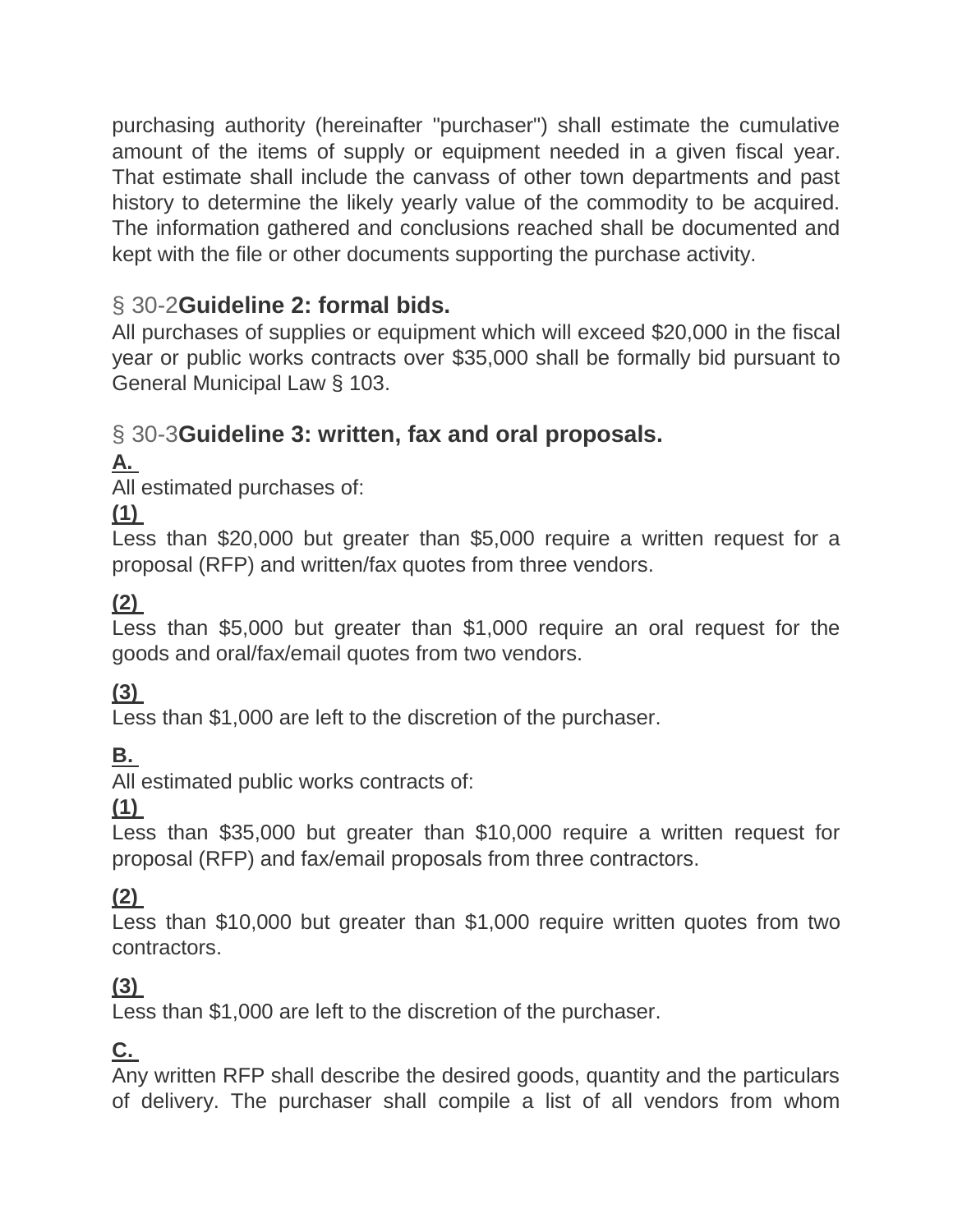written/fax/oral quotes have been requested and the written/fax/oral quotes offered.

## **[D.](https://ecode360.com/13677669#13677669)**

All information gathered in complying with the procedures of this guideline shall be preserved and filed with the documentation supporting the subsequent purchase or public works contract.

#### § 30-4**[Guideline 4: awarding contracts.](https://ecode360.com/13677656#13677670)**

The lowest responsible proposal or quote shall be awarded the purchase or public works contract unless the purchaser prepares a written justification providing reasons why it is in the best interest of the town and its taxpayers to make an award to other than the low bidder. If a bidder is not deemed responsible, facts supporting the judgment shall also be documented and filed with the record supporting the procurement.

#### § 30-5**[Guideline 5: obtaining quotes.](https://ecode360.com/13677656#13677671)**

A good-faith effort shall be made to obtain the required number of quotations. If the purchaser is unable to obtain the required number of proposals or quotations, the purchaser shall document the attempt made at obtaining the proposals. In no event shall the inability to obtain the proposals or quotes be a bar to the procurement.

## § 30-6**[Guideline 6: exceptions.](https://ecode360.com/13677656#13677672)**

Except when directed by the Town Board, no solicitation of written proposals or quotations shall be required under the following circumstances:

#### **[A.](https://ecode360.com/13677673#13677673)**

Acquisition of professional services or services requiring special or technical skill, training or expertise.

#### **[B.](https://ecode360.com/13677674#13677674)**

Emergency purchases pursuant to § 103(4) of General Municipal Law.

#### **[C.](https://ecode360.com/13677675#13677675)**

Sole-source situations.

#### **[D.](https://ecode360.com/13677676#13677676)**

Goods purchased from agencies for the blind or severely handicapped.

#### **[E.](https://ecode360.com/13677677#13677677)**

Goods purchased from correctional facilities.